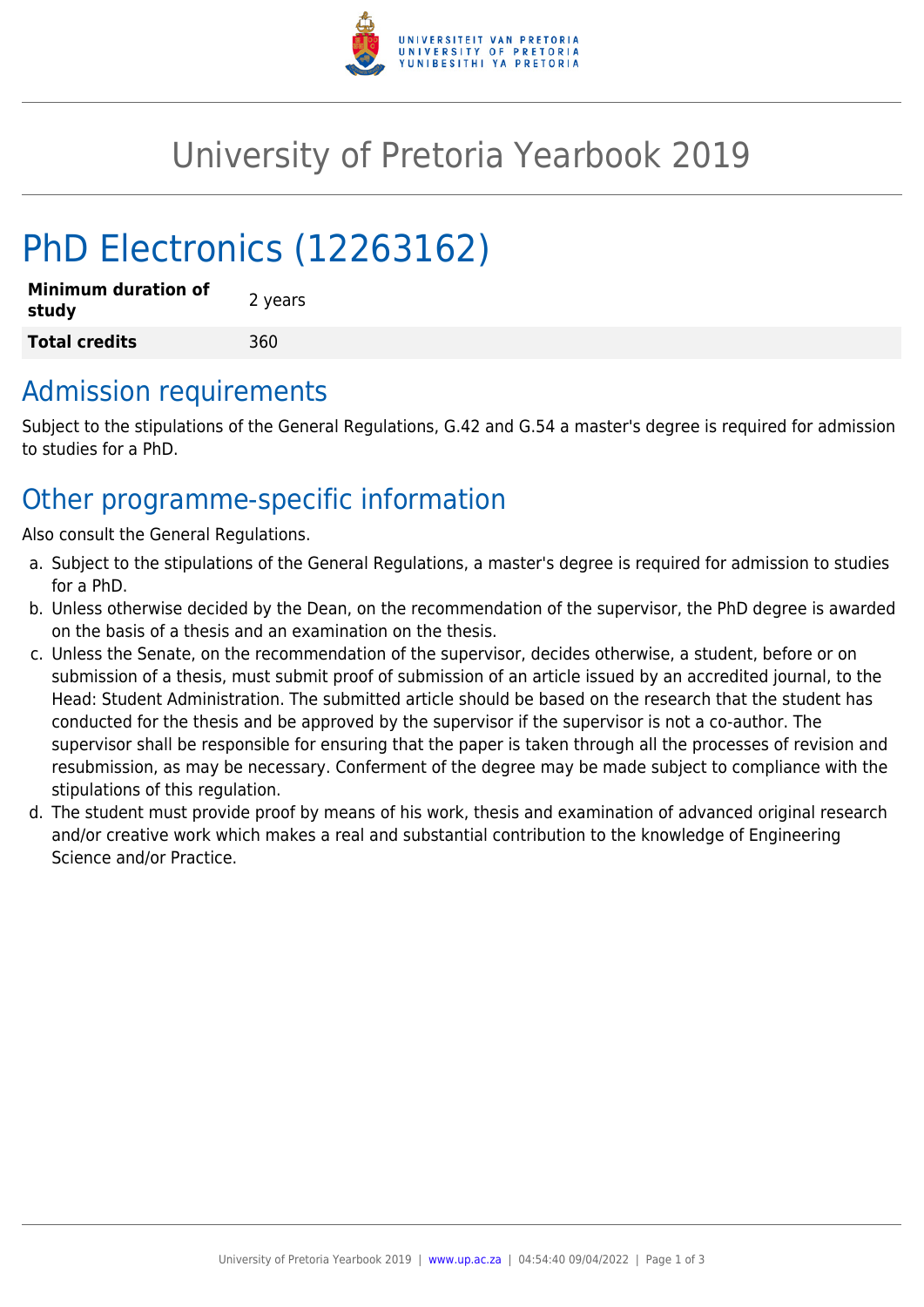

# Curriculum: Year 1

**Minimum credits: 360**

#### **Core modules**

#### **Thesis: Electronics 991 (EIN 991)**

| <b>Module credits</b>         | 360.00                                          |
|-------------------------------|-------------------------------------------------|
| <b>Prerequisites</b>          | No prerequisites.                               |
| Language of tuition           | Module is presented in English                  |
| <b>Department</b>             | Electrical, Electronic and Computer Engineering |
| <b>Period of presentation</b> | Year                                            |